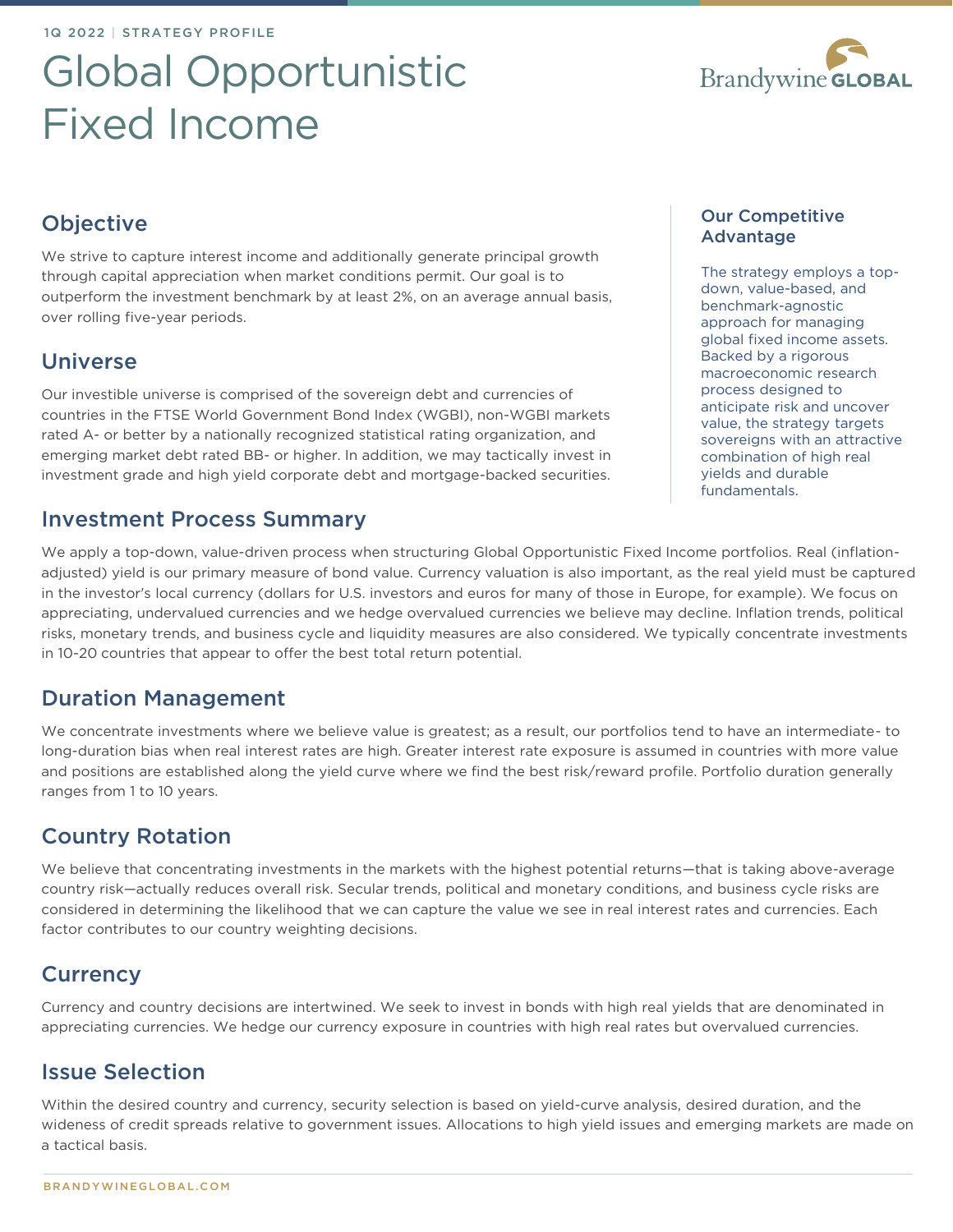

#### At a Glance

- Primary Benchmark: FTSE World Government Bond Index (unhedged) or other global bond benchmark, as specified by client direction
- Real yield is our primary measure of value, followed closely by currency valuation. Inflation, monetary trends, political risks, the business cycle, and liquidity measures are also considered
- We strive for efficient duration management and country rotation (driven primarily by currency considerations) to add incremental value
- Investments typically are concentrated in 10-20 countries that we believe have the best total return potential

#### Characteristics<sup>1,2</sup>

|                            | Strategy | <b>Benchmark</b> |
|----------------------------|----------|------------------|
| Avg. Quality $3$           | $A+$     | AA               |
| Avg. Maturity (Yrs.)       | 6.99     | 9.74             |
| Avg. Mod. Duration (Yrs.)  | 5.43     | 8.36             |
| Avg. Coupon (%)            | 3.18     | 1.68             |
| Current Yield (%)          | 3.36     |                  |
| Avg. Yield-to-Maturity (%) | 3.37     | 1.59             |
| Number of Issues           | 54       | 1.170            |

#### **Quality Ratings<sup>1,2</sup> (%)**



## Duration Allocation<sup>1,2</sup> (%)



## Region & Currency Allocations<sup>1,2</sup> (%)



#### Assets Under Management (M) (Shown in USD)

| Brandywine Global, Firmwide              |        |  |  |  |  |
|------------------------------------------|--------|--|--|--|--|
| Fixed Income Product Group               | 50.335 |  |  |  |  |
| <b>Global Opportunistic Fixed Income</b> | 20.716 |  |  |  |  |

#### Calendar Year Returns<sup>2</sup> (%) (Results shown in USD)

|      | Gross   | <b>Net</b> | <b>WGBI</b> | <b>BGA</b> |
|------|---------|------------|-------------|------------|
| 2022 | $-2.36$ | $-2.47$    | $-6.46$     | $-6.16$    |
| 2021 | $-4.78$ | $-5.21$    | $-6.97$     | $-4.71$    |
| 2020 | 12.39   | 11.89      | 10.11       | 9.20       |
| 2019 | 9.77    | 9.28       | 5.90        | 6.84       |
| 2018 | $-4.61$ | $-5.04$    | $-0.84$     | $-1.20$    |
| 2017 | 13.28   | 12.78      | 7.49        | 7.39       |
| 2016 | 5.73    | 5.26       | 1.60        | 2.09       |
| 2015 | $-8.04$ | $-8.46$    | $-3.57$     | $-3.15$    |
| 2014 | 6.84    | 6.36       | $-0.48$     | 0.59       |
| 2013 | $-3.23$ | $-3.67$    | $-4.00$     | $-2.60$    |
| 2012 | 14.34   | 13.83      | 1.65        | 4.32       |

#### Risk Characteristics<sup>2</sup> (Composite Gross of Fees) (Since Inception)

| Sharpe Ratio      | 0.62 |
|-------------------|------|
| Sortino Ratio     | 0.98 |
| Information Ratio | 0.55 |

#### Portfolio Managers



David F. Hoffman, CFA Managing Director & Portfolio Manager 46 Years of Experience



Jack P. McIntyre, CFA Portfolio Manager 34 Years of Experience



Anujeet Sareen, CFA Portfolio Manager 27 Years of Experience



Brian L. Kloss, JD, CPA Portfolio Manager 25 Years of Experience



Tracy Chen, CFA, CAIA Portfolio Manager 19 Years of Experience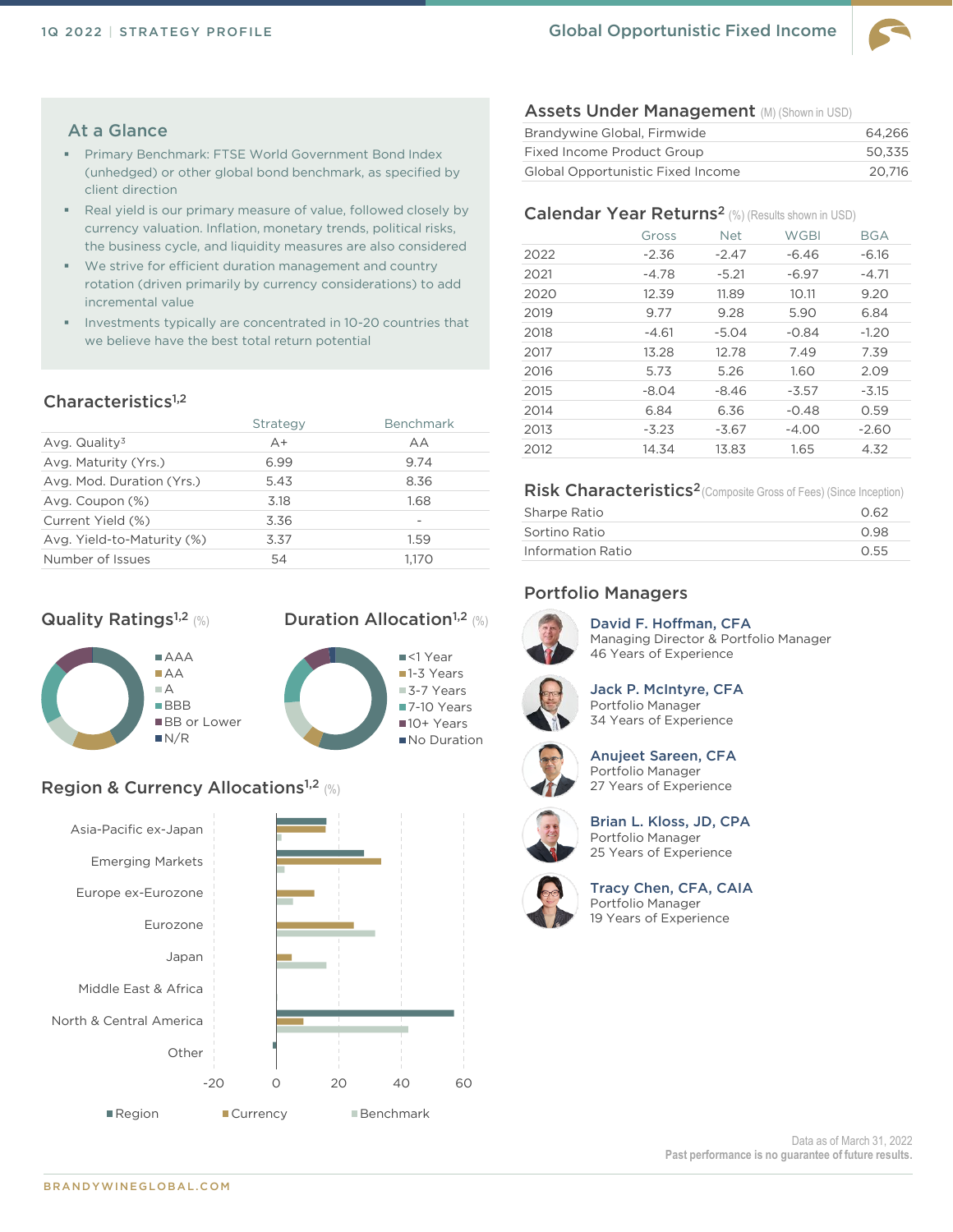

## Annualized Returns (%) (Results shown in USD)

|                 | Gross   | <b>Net</b> | <b>WGBI</b> | <b>BGA</b> |
|-----------------|---------|------------|-------------|------------|
| QTD             | $-2.36$ | $-2.47$    | $-6.46$     | $-6.16$    |
| <b>YTD</b>      | $-2.36$ | $-2.47$    | $-6.46$     | $-6.16$    |
| 1 Year          | $-3.26$ | $-3.70$    | $-7.74$     | $-6.40$    |
| 3 Year          | 3.56    | 3.09       | $-0.09$     | 0.69       |
| 5 Year          | 3.33    | 2.87       | 1.27        | 1.70       |
| 7 Year          | 2.75    | 2.29       | 1.20        | 1.58       |
| 10 Year         | 3.26    | 2.80       | 0.34        | 1.04       |
| Since Inception | 6.87    | 6.35       | 3.70        | 3.89       |

Inception Date: 1/1/1998

## GIPS Information (%, unless otherwise noted) (Results shown in USD)

| Year or<br><b>YTD</b>      | Gross   | <b>Net</b> | <b>WGBI</b> | <b>BGA</b> | # of<br>Accounts | Market<br>Value<br>(M) | Total Firm<br>Assets<br>(M) | Composite<br>Dispersion | Composite<br>Rolling 3Y<br><b>SD</b> | <b>WGBI</b><br>Rolling 3Y<br><b>SD</b> | <b>BGA</b><br>Rolling 3Y<br><b>SD</b> |
|----------------------------|---------|------------|-------------|------------|------------------|------------------------|-----------------------------|-------------------------|--------------------------------------|----------------------------------------|---------------------------------------|
| 2022                       | $-2.36$ | $-2.47$    | $-6.46$     | $-6.16$    | 17               | 8,285                  | 64,266                      | 0.28                    | 9.26                                 | 5.29                                   | 4.88                                  |
| 2021                       | $-4.78$ | $-5.21$    | $-6.97$     | $-4.71$    | 17               | 8,987                  | 67,356                      | 0.31                    | 9.41                                 | 4.80                                   | 4.39                                  |
| 2020                       | 12.39   | 11.89      | 10.11       | 9.20       | 17               | 10,071                 | 63,872                      | 0.70                    | 10.28                                | 4.48                                   | 4.17                                  |
| 2019                       | 9.77    | 9.28       | 5.90        | 6.84       | 21               | 10.767                 | 74,024                      | 0.19                    | 7.13                                 | 4.20                                   | 3.53                                  |
| 2018                       | $-4.61$ | $-5.04$    | $-0.84$     | $-1.20$    | 24               | 10,821                 | 70,070                      | O.11                    | 8.32                                 | 5.82                                   | 4.90                                  |
| 2017                       | 13.28   | 12.78      | 7.49        | 7.39       | 25               | 11.370                 | 74,382                      | 0.38                    | 7.44                                 | 5.75                                   | 4.82                                  |
| 2016                       | 5.73    | 5.26       | 1.60        | 2.09       | 27               | 10.337                 | 65,498                      | 0.27                    | 7.53                                 | 5.89                                   | 4.97                                  |
| 2015                       | $-8.04$ | $-8.46$    | $-3.57$     | $-3.15$    | 28               | 11.427                 | 68,819                      | 0.18                    | 6.19                                 | 4.39                                   | 3.90                                  |
| 2014                       | 6.84    | 6.36       | $-0.48$     | 0.59       | 25               | 11.888                 | 63,375                      | 0.26                    | 6.66                                 | 4.28                                   | 3.93                                  |
| 2013                       | $-3.23$ | $-3.67$    | $-4.00$     | $-2.60$    | 27               | 10.079                 | 50,050                      | 0.18                    | 6.83                                 | 4.60                                   | 4.36                                  |
| 2012                       | 14.34   | 13.83      | 1.65        | 4.32       | 30               | 9,333                  | 42,894                      | 0.49                    | 6.50                                 | 5.52                                   | 4.90                                  |
| ) ata as of March 31, 2022 |         |            |             |            |                  |                        |                             |                         |                                      |                                        |                                       |

WGBI = FTSE WGBI (USD) BGA = Bloomberg Global Aggregate

Organization: Brandywine Global Investment Management, LLC (the "Firm") is a wholly owned, independently operated, subsidiary of Franklin Resources, Inc. Brandywine Global Investment Management, LLC claims compliance with the Global investment Performance Standards (GIPSî) and has prepared and presented this report in compliance with the GIPS standards.<br>Brandywine Global Investment Management, LLC has standards must establish policies and procedures for complying with all the applicable requirements of the GIPS standards. Verification provides assurance on whether the firm's policies and procedures related to composite and pooled fund maintenance, as well as the calculation, presentation, and distribution of performance, have been designed in compliance with the GIPS standards and have been implemented on a firm-wide basis. The Global Opportunistic Fixed Income Composite has had a performance examination for the periods January 1, 1998 through June 30, 2020. The verification and performance examination reports are available upon request. Policies for valuing investments, calculating performance, and preparing GIPS Reports are available upon request. Disclosed total firm assets represent the total market value of all discretionary and nondiscretionary, fee-paying and non-fee-paying assets under the Firm's<br>management. GIPS® is a registered tradem contained herein. Composite Description: The Global Opportunistic Fixed Income Composite (the Composite) Inception date: January 1, 1998. Creation date: January 15, 2002. The Composite includes all fully discretionary, fee-paying, actively managed Global Fixed Income accounts with no minimum market value and flexible country, yield and/or credit quality mandates. Typically, the majority of the holdings consist of debts of governments or related agencies of developed countries. The strategy will also make periodic allocations to debts of governments of emerging countries as well as to corporate investment-grade, corporate high yield and structured credit opportunities mostly in developed countries that Brandywine Global believes are going to substantially increase in value due to improving fundamental factors that affect their valuation. The portfolios are typically invested in securities from 10 - 20 different countries. The Composite utilizes over-the-counter forward exchange rate contracts to manage its currency exposure. These contracts are valued daily using closing forward exchange rates. Brandywine Global uses WM/Reuters daily FX rates taken at 4 p.m. London time. Benchmark indices' exchange rates may vary from Brandywine's exchange rates periodically. Effective December 2016, the secondary benchmark was changed from 90% FTSE WGBI / 5% BofA ML High Yield / 5% JPM EMBI+ to the Barclays Global Aggregate. Primary Benchmark Description: The FTSE World Government<br>Bond Index measures the performance of developed co Description: The Bloomberg Global Aggregate provides a broad-based measure of the global investment-grade fixed income markets by including agencies, corporates and asset backed issues. Performance Calculation: Preliminary data, if so noted, reflects unreconciled data for the most recent reporting period. Portfolios are valued daily on a trade date basis and include dividends and<br>interest as well as all r Performance results are calculated on a before tax, total return basis. Prior to July 1, 2007, portfolios were included in the Composite beginning with the first full quarter of performance through the last full quarter of performance. After July 1, 2007, portfolios are included in the Composite beginning with the first full month of performance through the last full month of performance.<br>Composite returns are report linking of interim performance results is used to calculate quarterly and annual returns. Composite's valuations and returns are computed in U.S. Dollars ("USD"). The results are presented in USD or in other currencies (to accommodate overseas investors), the latter by converting monthly USD returns into other currency returns using the appropriate currency exchange rate returns.<br>Gross returns reflect the deduc membership as stated in the fee schedule below. Composite dispersion is calculated using the asset-weighted standard deviation method for all portfolios that were in the Composite for the entire year. Composite dispersion is not presented for periods with five or fewer portfolios. The number of accounts and market values are as of the end of the period. The three-year annualized<br>standard deviation, calculat used to calculate the presented risk measures. A complete list of composites, and limited distribution pooled funds descriptions as well as a list of broad distribution pooled funds is available upon request. Fee Schedule: Institutional Client Separate Account Management Fee Schedule (minimum initial investment: \$75 million): 0.450% on the first \$75 million; and 0.350% on any<br>portion of assets in excess of \$75 mil million; 0.400% on the next \$50 million, and 0.350% on any portion of the assets in excess of \$100 million. Additional information on the Firm's fee schedule can be found in Form ADV Part 2A which is available upon request. The management fee schedule and total expense ratio for Global Opportunistic Fixed Income - BGIMT, which is included in the composite, are 0.45% on all assets and 0.54%, respectively.

**Past performance is no guarantee of future results.** 

©2022, Brandywine Global Investment Management, LLC. All rights reserved